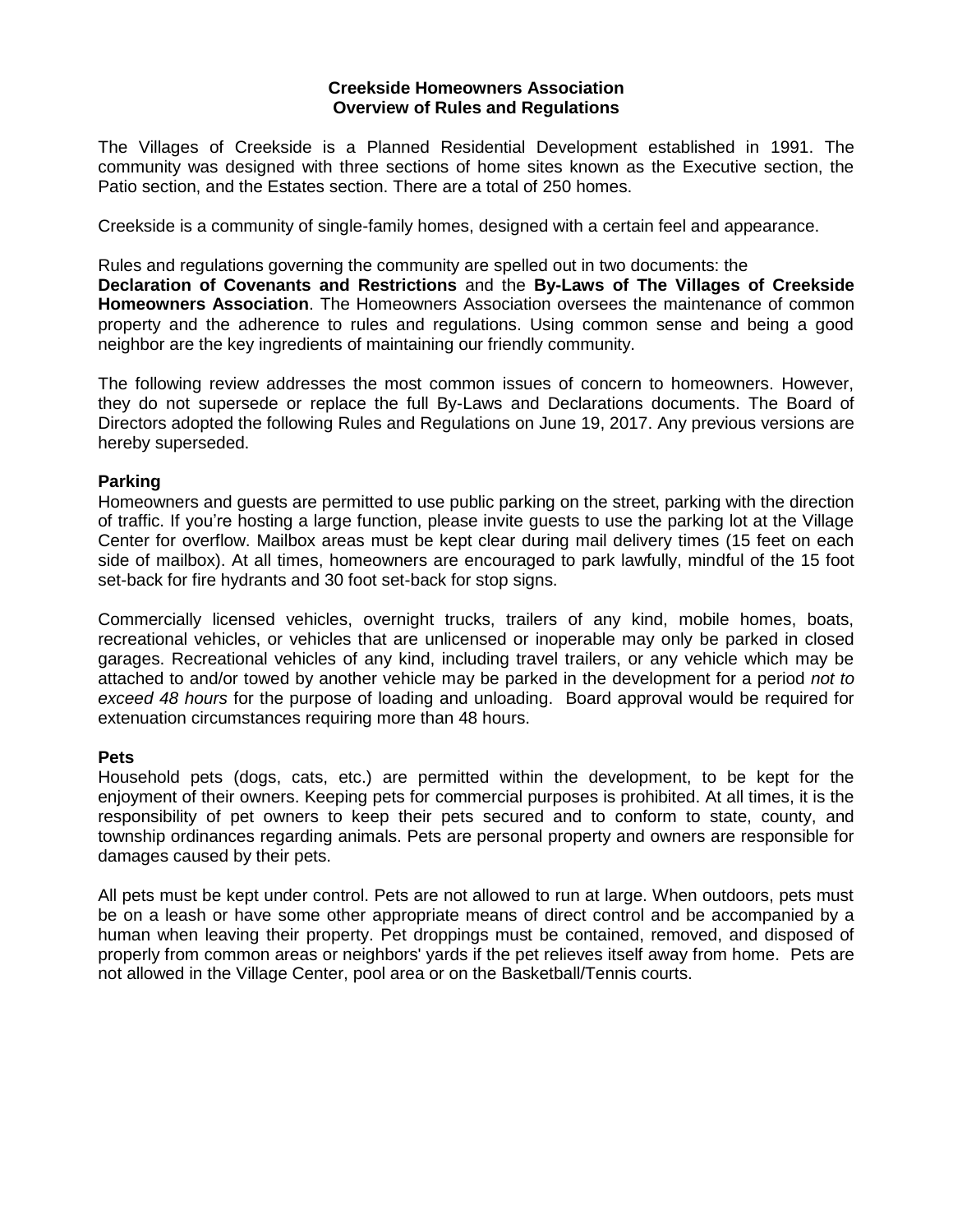## **Pool**

The pool at the Village Center (VC) is open from Memorial Day through Labor Day to homeowners and their guests. The Village Center Committee and the Board annually review the pool rules which will be shared with residents at the Annual Meeting and approved by homeowners at that time. Pool Rules are posted in the VC and on the Web site.

All homeowners use their access card to enter the VC and then must sign themselves, and any guests, in before using the pool. Guest fees are due immediately. Pool privileges can be suspended for behavior issues, outstanding fees, or for unpaid fines. The VC and pool area are under video surveillance.

### **Common Areas**

The common areas of the development are meant for the enjoyment of all homeowners. Homeowners are not permitted to place personal items in common areas. Vehicles may be parked in designated parking spaces at the Village Center. The appropriation of common areas for private use is prohibited.

## **General**

All homes within the development are to be utilized as private residences. Business and home occupations are expressly forbidden if they involve any public traffic, customer activity, employees, or signage.

Homeowners shall maintain and repair or otherwise take steps to maintain the standard of appearance of the exterior of their property at their own expense. Maintenance of the exterior appearance of each homeowner's property shall include, but is not limited to: repairing and maintaining roofing material, siding, shutters, outdoor lighting; painting and cleaning the same; lawn cutting, weeding and trimming, and replacing plants in flower beds located on a homeowner's separate property. Every effort should be made to complete exterior projects in a timely fashion. Bagged/loose mulch and other landscaping materials should not be stored in ones yard or driveway for an extended period of time.

Trash, garbage, or other waste, pending removal, shall be stored in garages. It should be placed at the curb line for removal. It is recommended that trash be placed at the curb line *no earlier than 5 p.m.* of the day preceding scheduled removal. Lids should be securely fastened at all times, with every care taken to control wind-drifted waste.

Laundry should not be hung nor displayed in public view.

Sheets, newspapers, or temporary window coverings of any kind are not permitted.

### **Signage**

No signs other than "For Sale" or "For Lease" shall be placed or maintained on any yard or lot. Election signs are permitted 2 weeks before election and must be removed within 24 hours following the election.

"For Sale" signs of reasonable appearance and size may be placed on the property to be sold ONLY. This applies to all persons or entities that may represent such property including the homeowner themselves. In no case shall these signs be placed on common areas.

"Open House" signs including reasonable decorations, and also including directional signs are permitted on the property of the home involved in the open house, and on common grounds under the following conditions: (1) may be placed no earlier than 24 hours before the event and, (2) must be removed within 4 hours after the event.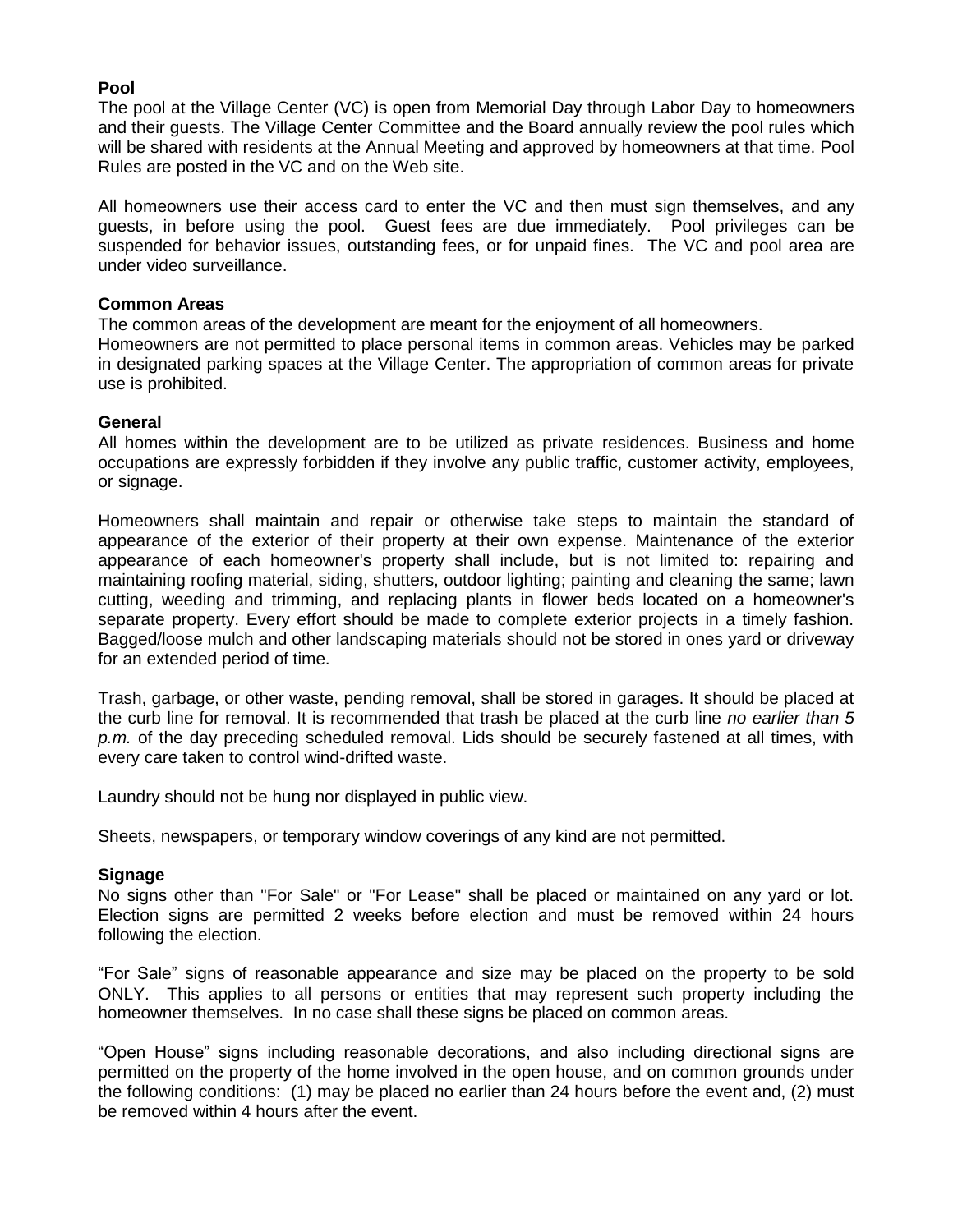## **Architectural Control Committee (ACC)**

Homeowners must get approval utilizing an Architectural Request Form for any alteration or addition to existing exterior design or structural modifications. Types of alterations and/or additions requiring approval include, but are not limited to: House additions, exterior remodeling, and installation of canopies, awnings, covers, technological antennas, decks, patios, skirting, hot tubs, in-ground swimming pools, storage structures, gazebos, home generators, and solar panels. Homeowners can submit an Architectural Request Form at any time for review by the Architectural Control Committee (ACC) and/or the HOA Board. A reply to each request will be issued within 30 days. A township permit may be also required for alterations involving structural changes, electrical and/or plumbing work.

Exterior remodeling that includes the replacement of doors, siding, roofing, windows, shutters, guttering, mailboxes/posts, and painting different from existing color must get approval from the ACC and/or the HOA board. The colors chosen should be consistent with the existing neutral color scheme of the neighborhood. When replacing roof shingles, the color shall be similar to the original roofing installed by the developer to maintain harmony with the rest of the neighborhood.

Homeowners are not permitted to erect, install, paint, or maintain any fence in their front or rear yards, or along the boundary lines of their property except as originally installed by the Developer, or unless approved by the ACC and the HOA Board. A fence can be defined as a structure serving as an enclosure, a barrier, or a boundary, usually made of posts or stakes joined together by boards, wire, or rails. A fence can also be constructed from numerous trees or bushes planted closely together for the means of privacy. Types of fences which may be permitted include, (1) a fence less than 2ft. high used to enclose and protect a small garden, (2) privacy fences formed by trees and/or bushes if planted along an outside lot boundary of the Villages of Creekside, (3) Black aluminum or steel fences for swimming pools that are required by North Cornwall Township, and (4) decorative natural color corner post fences installed along a corner of a property for landscaping purposes.

Storage structures or additional garages must attach and keep with the current architecture of the house, including identical siding and roofing material.

In-ground swimming pools are permitted as long as all setback requirements are met as outlined by both the North Cornwall Township Zoning Ordinance and the Planned Residential Development (PRD) established for our community. A black aluminum or steel type non-privacy fence must be used meeting all North Cornwall Township requirements. Further, the fence cannot completely enclose the pool, it must attach to the house or patio. A pool house will be allowed for storage of all pool equipment and accessories. Above ground swimming pools are not permitted.

Homeowners need to get approval utilizing a Landscaping Request Form for alteration or addition to existing or new landscaping beds. No hedges, trees, shrubs or other landscape items shall be planted or placed on any homeowner's property without the express approval of the ACC. Any landscape area, including a garden, less than 10' x 10' or shrubs less than 3 feet tall at maturity will not need approval. All trees, hedge type shrubs or other bushes greater than 3 feet tall at maturity will need approval by the ACC committee. ACC approval is not needed for replacing an existing tree, bush, or shrub with something of similar size.

Sporting or Recreational equipment (Play sets, trampolines, etc.) may be placed or installed within the boundaries of a homeowner's lot and do not require approval from the ACC or the HOA board. The Homeowners Association of the Villages of Creekside is not responsible for any type of equipment placed or installed on a homeowner's property. Specific questions regarding sporting equipment may be directed either to the permit department of the North Cornwall Township or to the insurance company of the homeowner.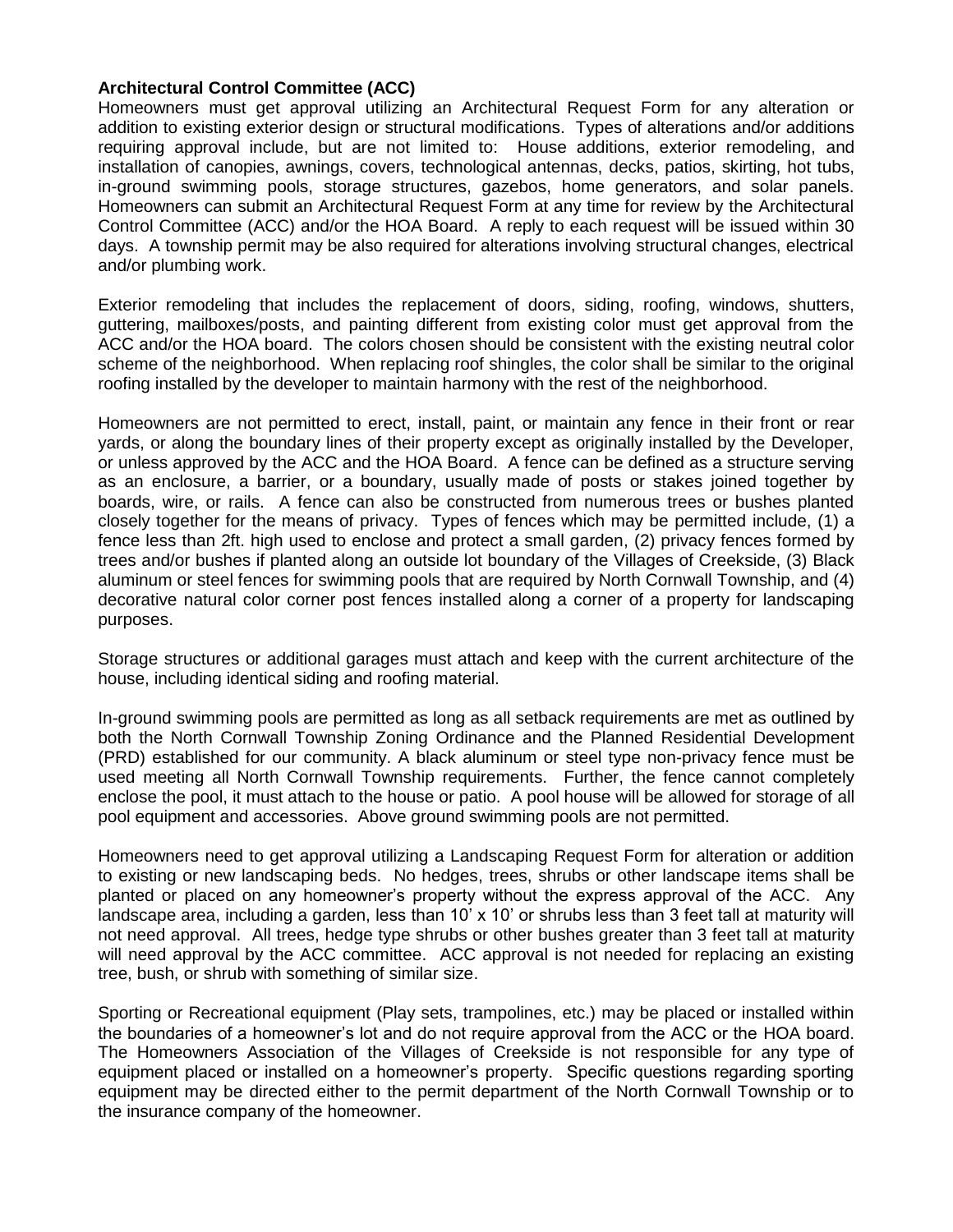### **Assessments**

Every homeowner shall pay a quarterly assessment in the amount that the Board establishes. Assessments are levied on a tiered basis, i.e. Patio, Executive, and Estate section. The assessments are based on sections, not actual lot size. Assessments are due on the first of the months of January, April, July, and October. Accounts will be considered late by the 7th of each of the aforementioned months.

The failure to pay assessments on a timely basis will result in a late fee established by the Board, and the inclusion on a delinquency list kept on file. The Association may suspend privileges at the Village Center for any period during which a member and/or tenant's assessment remains unpaid. The Covenants and By-laws of the Villages of Creekside allow the pursuit of other remedies, which may be available at law or in equity.

Delinquency process:

- Letter of 2nd notice after 30 days
- Final warning by certified mail after 60 days
- Civil complaint filed after 90 days

Any member who is in default in the payment of any assessment shall be liable for the amount due plus costs of suit together with legal interest and reasonable attorney's fees.

Resale certificates are issued by the management company and are required for the sale of your home. Please contact the management company for details.

**Violations—if it involves your neighbor, please talk to them first before involving the Board.**  If there is any disagreement between a homeowner and a committee as to the interpretation of the documents, the committee's decision may be placed in front of the Board for resolution. If there is no resolution, the Board may authorize legal action to address the matter. The foregoing rules shall not limit the Board from taking such other action it deems appropriate in order to protect the integrity of the development. The Board is duty bound to enforce the rules by whatever means necessary.

Please visit the Web site, www.thevillagesofcreekside.com, or call the management company for further information.

Updated June 19, 2017